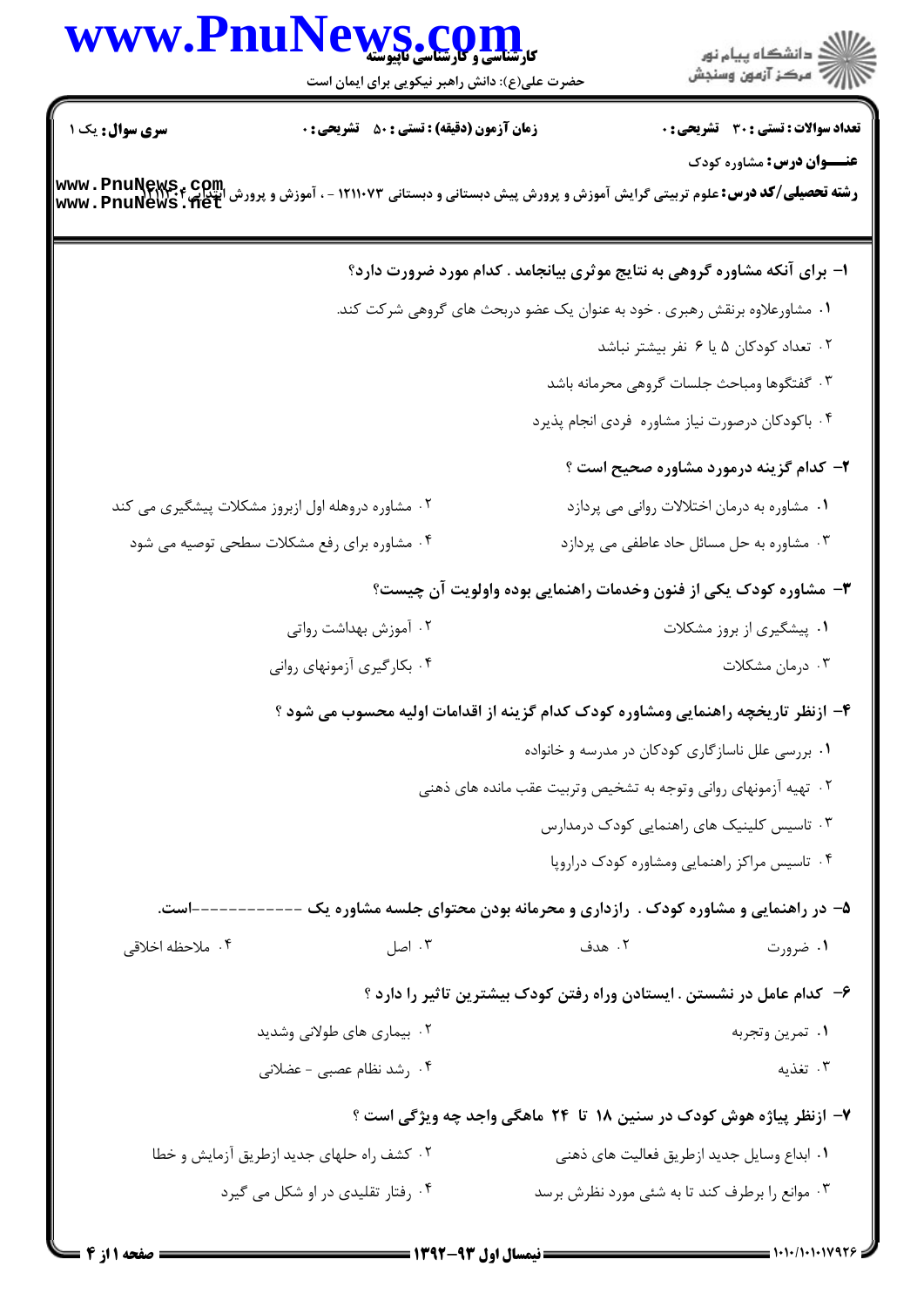|                                    | WWW.PnuNews.com<br>حضرت علی(ع): دانش راهبر نیکویی برای ایمان است                                                                                                                  |                                                                                    | ر دانشڪاه پيام نور<br>دانشڪاه پيام نور       |
|------------------------------------|-----------------------------------------------------------------------------------------------------------------------------------------------------------------------------------|------------------------------------------------------------------------------------|----------------------------------------------|
| سری سوال: ۱ یک                     | <b>زمان آزمون (دقیقه) : تستی : 80 ٪ تشریحی : 0</b>                                                                                                                                |                                                                                    | <b>تعداد سوالات : تستی : 30 ٪ تشریحی : 0</b> |
|                                    | <b>رشته تحصیلی/کد درس:</b> علوم تربیتی گرایش آموزش و پرورش پیش دبستانی و دبستانی ۱۲۱۱۰۷۳ - ، آموزش و پرورش ایتدایی <b>۱۳۱۲۰۲۰۰۰ به www . PnuNews . net</b><br>www . PnuNews . net |                                                                                    | <b>عنـــوان درس:</b> مشاوره کودک             |
|                                    | ۸– مشاهده کدام ویژگی دررفتار کودکان پیش از کودکستان اولین قدم در رشد اخلاقی محسوب می شود ؟                                                                                        |                                                                                    |                                              |
|                                    | ۰۲ مهار پرخاشگری و اطاعت از والدین                                                                                                                                                |                                                                                    | ۰۱ میل به فعالیت و بازی                      |
|                                    | ۰۴ از بین رفتن حسادت                                                                                                                                                              |                                                                                    | ۰۳ همانند سازی با والدین                     |
|                                    |                                                                                                                                                                                   | ۹- کدام واکنش عاطفی کودکان پیش دبستانی از محرومیت و اضطراب ناشی می شود ؟           |                                              |
| ۰۴ دروغگویی                        | ۰۳ گوشه گیری                                                                                                                                                                      | ۰۲ ترس                                                                             | ۰۱ حسادت                                     |
|                                    |                                                                                                                                                                                   | ۱۰- کدام گزینه ویژگی عاطفی کودک ۱۰ ساله را صحیح بیان کرده است ؟                    |                                              |
|                                    |                                                                                                                                                                                   | ۰۱ بسیار احساساتی وبه صورت دوگانه عمل می کند                                       |                                              |
|                                    |                                                                                                                                                                                   | ۰۲ کودک فعال است واز دست زدن به کارهای تازه ونو لذت می برد                         |                                              |
|                                    |                                                                                                                                                                                   | ۰۳ کودک طرح سئوالهای متعدد را بسیار دوست دارد                                      |                                              |
|                                    |                                                                                                                                                                                   | ۰۴ اطاعت کردن را دوست دارد و از خود توقع دارد که فرد منظمی باشد                    |                                              |
|                                    |                                                                                                                                                                                   | 1۱– از نظر پیاژه کدام عامل در رشد اخلاقی کودک دبستانی اهمیت بسیار دارد؟            |                                              |
|                                    | ۰۲ بازی و تعامل کودکان با همسالان                                                                                                                                                 |                                                                                    | ۰۱ همانند سازی با والدین                     |
|                                    | ۰۴ رقابت سالم                                                                                                                                                                     |                                                                                    | ۰۳ تشويق و تنبيه                             |
|                                    |                                                                                                                                                                                   | <b>۱۲</b> - بررسی ارادی و فعال و دقیق رفتار و حرکات و گفتار کودک چه نامیده می شود؟ |                                              |
| ۰۴ درجه بندي رفتار                 | ۰۳ شرح حال نویسی                                                                                                                                                                  | ۰۲ مصاحبه                                                                          | ٠١ مشاهده                                    |
|                                    |                                                                                                                                                                                   | ۱۳- نتایج روش مصاحبه به کدام علت نمی تواند خیلی موثق و دقیق باشد ؟                 |                                              |
|                                    | ۰۲ تفسیر ذهنی گفته های مصاحبه شونده                                                                                                                                               | ۰۱ قضاوت مصاحبه گر بر اساس رفتار مصاحبه شونده                                      |                                              |
| ۰۴ تاثیر پیش داوری در جریان مصاحبه |                                                                                                                                                                                   | ۰۳ بر اساس یک بار مصاحبه درباره رفتار کودک شود                                     |                                              |
|                                    |                                                                                                                                                                                   | ۱۴- در تفسیر شرح حال نویسی به کدام مورد از نوشته های فرد نباید توجه کرد؟           |                                              |
|                                    | ۰۲ کلماتی که بار عاطفی و روانی دارند                                                                                                                                              |                                                                                    | ۰۱ کلمات تکراری در متن                       |
|                                    | ۰۴ بکارگیری کلماتی نظیر غالبا و معمولا                                                                                                                                            |                                                                                    | ۰۳ طرز نوشتن . خط نویسنده و ظاهر شرح حال     |
|                                    | ۱۵– همه متخصصان راهنمایی و مشاوره معتقدند که نقش کدام گزینه در راهنمایی و مشاوره کودکان بسیار مهم است ؟                                                                           |                                                                                    |                                              |
| ۰۴ روان شناس                       | ۰۳ معلم $\mathfrak{g}$                                                                                                                                                            | ۰۲ مددکار                                                                          | ٠١. والدين                                   |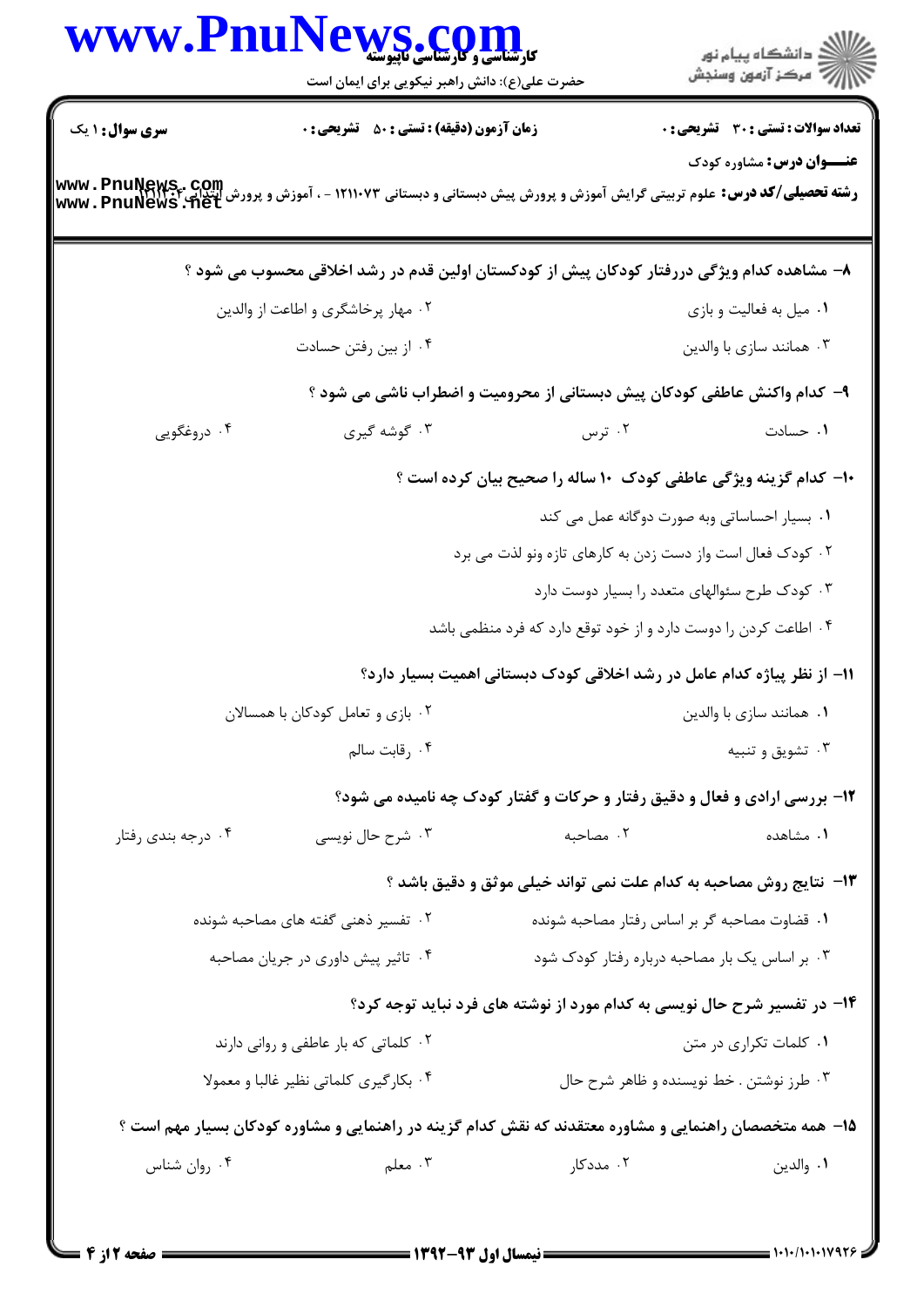| www.Pnul                                                                                                                                                                                                 | <b>WS.COM</b><br>حضرت علی(ع): دانش راهبر نیکویی برای ایمان است |                                                                                 |                                                                                                                                                       |  |  |  |
|----------------------------------------------------------------------------------------------------------------------------------------------------------------------------------------------------------|----------------------------------------------------------------|---------------------------------------------------------------------------------|-------------------------------------------------------------------------------------------------------------------------------------------------------|--|--|--|
| <b>سری سوال : ۱ یک</b>                                                                                                                                                                                   | <b>زمان آزمون (دقیقه) : تستی : 50 ٪ تشریحی : 0</b>             |                                                                                 | تعداد سوالات : تستى : 30 - تشريحي : 0                                                                                                                 |  |  |  |
| <b>عنـــوان درس:</b> مشاوره کودک<br><b>رشته تحصیلی/کد درس:</b> علوم تربیتی گرایش آموزش و پرورش پیش دبستانی و دبستانی ۱۲۱۱۰۷۳ - ، آموزش و پرورش ایتدایی <b>www . PnuNews . net</b><br>www . PnuNews . net |                                                                |                                                                                 |                                                                                                                                                       |  |  |  |
|                                                                                                                                                                                                          |                                                                |                                                                                 | ۱۶- زمان مشاوره فردی با کودک باید حدود چند دقیقه باشد ؟                                                                                               |  |  |  |
| ۴. ۶۰ تا ۴۵ دقیقه                                                                                                                                                                                        | ۴۰ ۴۰ تا ۳۵ دقیقه                                              | ۰۲ تا ۲۵ دقیقه                                                                  | ۰۱ ۲۵ تا ۲۰ دقیقه                                                                                                                                     |  |  |  |
|                                                                                                                                                                                                          |                                                                |                                                                                 | ۱۷– مددکاران اجتماعی در پیشبرد اهداف برنامه راهنمایی و مشاوره کودک کدام نقش را ایفا می کنند؟                                                          |  |  |  |
| ۰۱ پیشگیری از بروز مشکلات<br>۰۲ سرپرستی فنی و تخصصی برنامه                                                                                                                                               |                                                                |                                                                                 |                                                                                                                                                       |  |  |  |
|                                                                                                                                                                                                          | ۰۴ مسئولیت اداری و اجرایی برنامه راهنمایی و مشاوره             |                                                                                 | ۰۳ مشاوره با والدين وكودكان به منظور رفع مشكلات                                                                                                       |  |  |  |
| ۱۸– در مشاوره به کدام روش . کودک فعال است و بخش عمده ای از مسئولیت اداره و تعیین خط مشی جلسه بر عهده او است ؟                                                                                            |                                                                |                                                                                 |                                                                                                                                                       |  |  |  |
| ۰۴ غیرمستقیم                                                                                                                                                                                             | . مستقيم $\cdot$ ۳                                             |                                                                                 | ١. آزاد مستخدم المستخدم المتخابي                                                                                                                      |  |  |  |
|                                                                                                                                                                                                          |                                                                |                                                                                 | ۱۹– کدامیک از نظریات مشاوره معتقد است . نباید در روال فکر و زندگی فرد بطور مستقیم مداخله شود؟                                                         |  |  |  |
| ۰۴ عقلانی - عاطفی                                                                                                                                                                                        | ۰۳ رفتار درمانی                                                | ۰۲ مراجع محوری                                                                  | ٠١ روان شناسي فردي                                                                                                                                    |  |  |  |
|                                                                                                                                                                                                          |                                                                |                                                                                 | +۲- کدام نظریه معتقد است . غلبه بر احساس حقارت و نیل به برتری که با اصلاح رفتارهای نامناسب همراه است از مهمترین<br>محرکهای رفتار انسان محسوب می شود ؟ |  |  |  |
| ۰۴ عقلانی - عاطفی                                                                                                                                                                                        | ۰۳ روان شناسي فردي                                             | ۰۲ رفتار درمانی                                                                 | ۰۱ مراجع محوری                                                                                                                                        |  |  |  |
| <b>۲۱</b> – اهداف مشاوره از دیدگاه کدام روان شناس عبارت از تقویت علاقه اجتماعی . میل به همکاری . مشارکت و غلبه بر بی<br>جرئتي ؟                                                                          |                                                                |                                                                                 |                                                                                                                                                       |  |  |  |
| ۰۴ آدلر                                                                                                                                                                                                  | ۰۳ گلسر                                                        | ۰۲ الیس                                                                         | ۰۱ راجرز                                                                                                                                              |  |  |  |
|                                                                                                                                                                                                          |                                                                |                                                                                 | <b>۲۲</b> - هدف اصلی مکتب رفتار درمانی کدام است ؟                                                                                                     |  |  |  |
|                                                                                                                                                                                                          |                                                                | ۰۱ طرح برنامه های آموزشی واصلاحی و پیشنهاد راه حلهای گوناگون برای حل مشکل مراجع |                                                                                                                                                       |  |  |  |
|                                                                                                                                                                                                          |                                                                |                                                                                 | ٠٢ ايجاد تغييرات مناسب در ارتباط بين محرك و پاسخ                                                                                                      |  |  |  |
|                                                                                                                                                                                                          |                                                                | ۰۳ حل مشکل فرد که بر اثر افکار ونظام اعتقادی نا معقول بوجود می آید              |                                                                                                                                                       |  |  |  |
|                                                                                                                                                                                                          |                                                                | ۰۴ کسب بینش نسبت به عوامل تشکیل دهنده رفتار توسط مراجع                          |                                                                                                                                                       |  |  |  |
|                                                                                                                                                                                                          |                                                                |                                                                                 | <b>۲۳</b> - آموزش ابراز وجود برای اظهار همه انواع احساسات به کار می رود به جز. کدام مورد زیر ؟                                                        |  |  |  |
| ۰۴ حسادت                                                                                                                                                                                                 | ۰۳ اشتیاق                                                      | ۰۲ اضطراب                                                                       | ۰۱ افسردگی                                                                                                                                            |  |  |  |
|                                                                                                                                                                                                          |                                                                |                                                                                 |                                                                                                                                                       |  |  |  |

 $= 1.11/1.1119975$